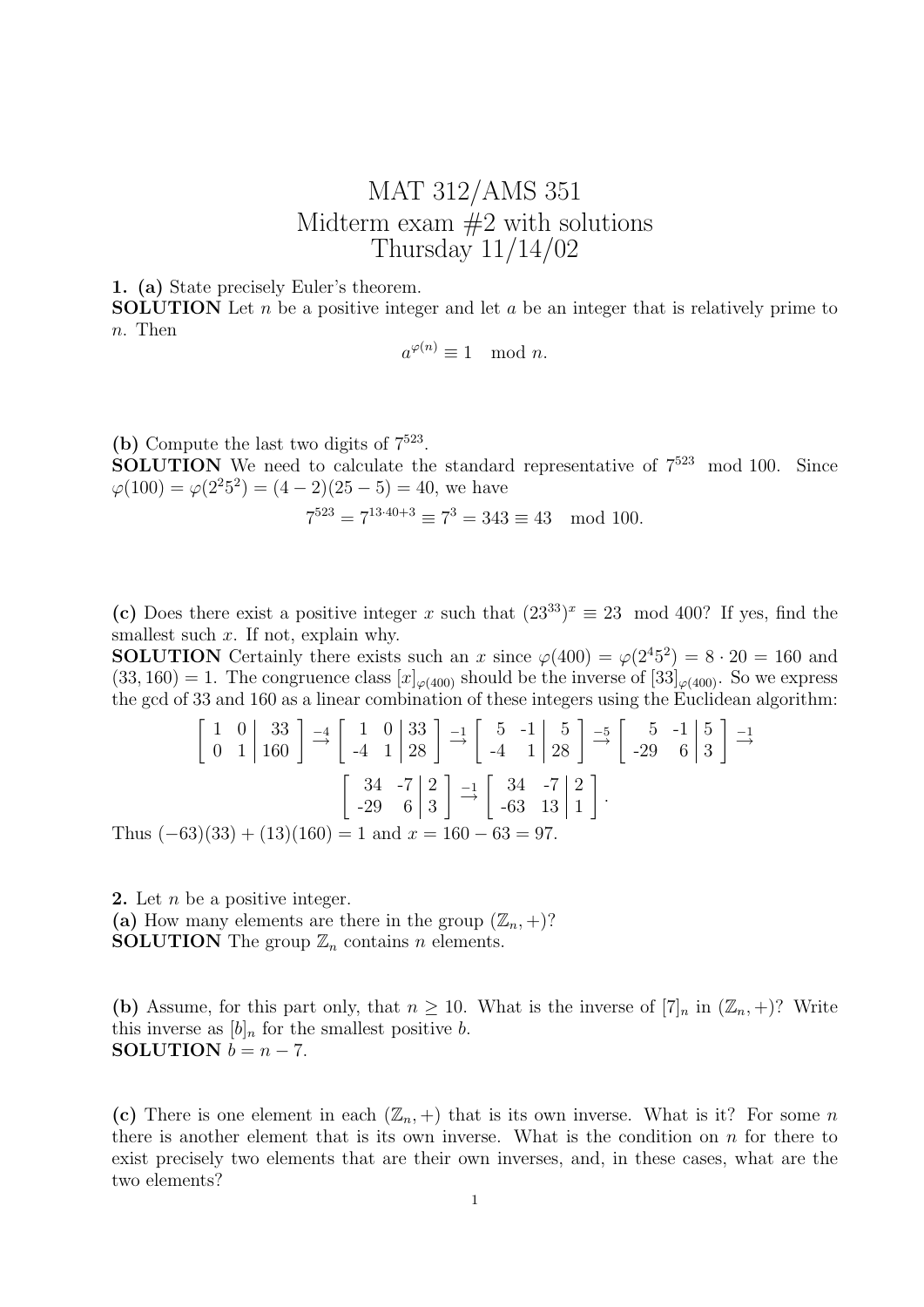**SOLUTION** The congruence class  $[0]_n$  is always its own inverse in  $(\mathbb{Z}_n, +)$ . In general  $[a]_n$ is its own inverse if  $2a \equiv 0 \mod n$ . Since it involves no loss of generality to assume that  $0 \le a \le (n-1)$ , we see that  $2a \equiv 0 \mod n$  iff  $a = 0$  and in addition if n is even,  $a = \frac{n}{2}$  $\frac{n}{2}$ .

(d) How many elements are there in the group  $(\mathbb{Z}_n^*, \cdot)$ ? **SOLUTION** The group  $\mathbb{Z}_n^*$  contains  $\varphi(n)$  elements.

(e) Does  $[7]_{12}$  belong to  $(\mathbb{Z}_{12}^*, \cdot)$ ? If not, explain why. If yes, determine its inverse and write this inverse as  $[c]_{12}$  for some integer c with  $0 < c < 12$ . **SOLUTION** The congruence class  $[7]_{12}$  belongs to  $(\mathbb{Z}_{12}^*, \cdot)$  since  $(7, 12) = 1$ . By inspection [7]<sub>12</sub> is its own inverse. (You could, of course, use the Euclidean algorithm to find [7]<sup>-1</sup><sub>12</sub>.)

3. (a) Let G be the set of  $2 \times 2$  complex matrices whose entries are restricted to be one of the four numbers  $\pm 1$  and  $\pm i$ . Is G a group under matrix multiplication? Justify your answer.

**SOLUTION** Since  $\begin{bmatrix} 1 & 1 \\ 1 & 1 \end{bmatrix} \in G$  and  $\left[\begin{array}{cc} 1 & 1 \\ 1 & 1 \end{array}\right] \left[\begin{array}{cc} 1 & 1 \\ 1 & 1 \end{array}\right] =$  $\left[\begin{array}{cc} 2 & * \\ * & * \end{array}\right] \notin G$ 

(the ∗s in the above equation indicate that the answer to the question does NOT require the calculation of these matrix entries), G is not closed under matrix multiplication. (ASIDE: THe set G consists of  $4^4 = 256$  matrices.)

(b) Construct a multiplication table for a group with 4 elements  $e$ ,  $a$ ,  $b$  and  $c$ , where  $e$  is the identity of G. Justify your conclusions.

SOLUTION Since e is the identity element. Part of the multiplication table is obvious:

|                  | $\epsilon$       | $\boldsymbol{a}$ | b       | С            |  |
|------------------|------------------|------------------|---------|--------------|--|
| $\,e\,$          | $\epsilon$       | $\boldsymbol{a}$ | $\it b$ | $\mathcal C$ |  |
| $\boldsymbol{a}$ | $\boldsymbol{a}$ |                  |         |              |  |
| $\boldsymbol{b}$ | $\boldsymbol{b}$ |                  |         |              |  |
| $\mathcal C$     | $\mathcal C$     |                  |         |              |  |

(The  $ij$  entry in our matrices representing the products will be the product of the row entry to the left of the double bar times the column entry above the first double line – although as will be seen below since all groups with 4 elements are abelian, the consideration of the order of multiplication is not needed in these cases.) The identity  $e$  can only be the inverse of the identity. Hence one of the other three elements, say  $a$ , must also be its own inverse. Now there are two possibilities: either both b and c are their own inverses or  $bc = cb = e$ .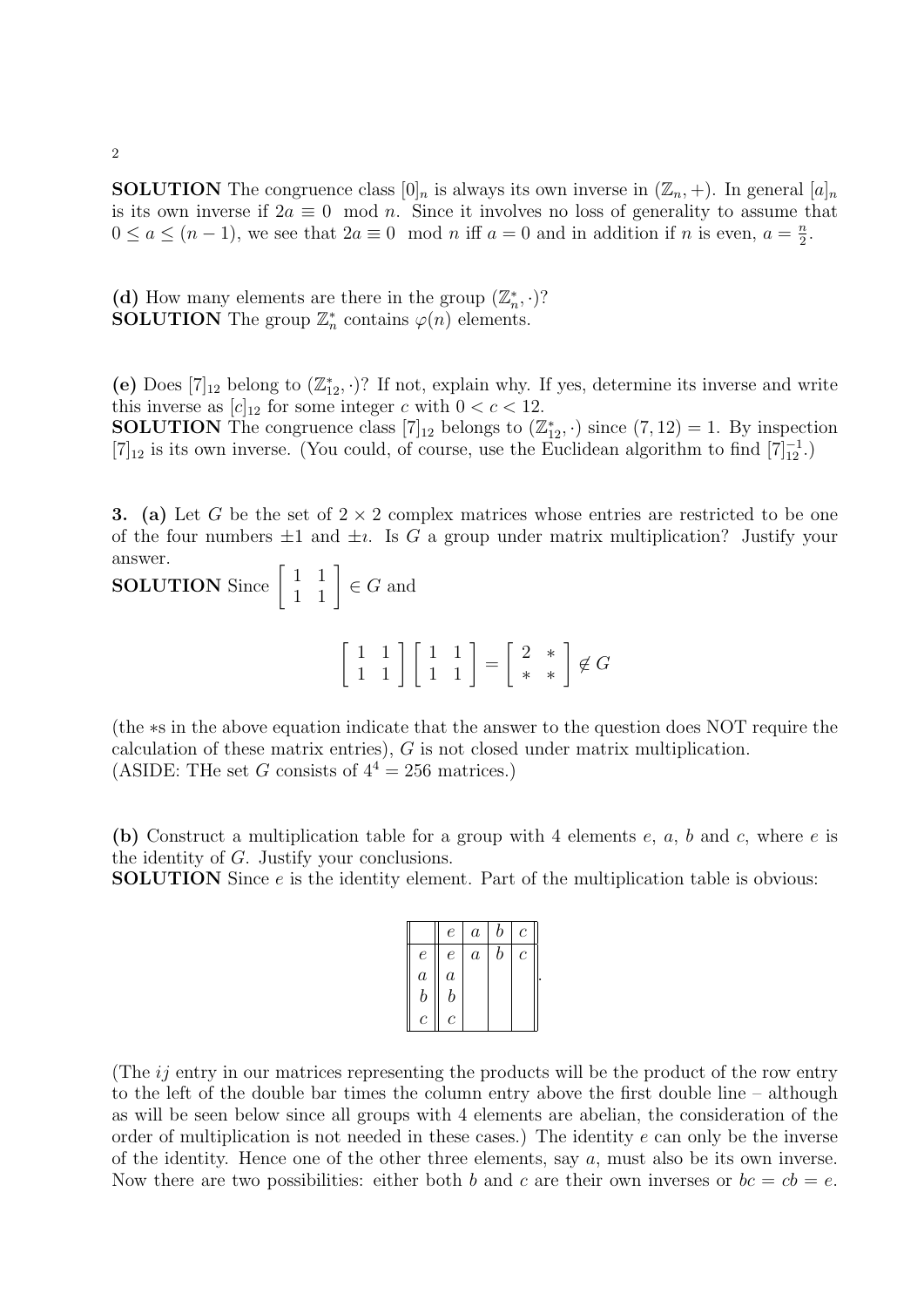We thus have that

|               | $\epsilon$ | $\it a$    |   | $\mathcal C$          |    |                | $e_{\perp}$      | $\boldsymbol{a}$ |            | $b \mid c$ |  |
|---------------|------------|------------|---|-----------------------|----|----------------|------------------|------------------|------------|------------|--|
| $\epsilon$    | $e_{-}$    | $\mid a$   | b | $\mathcal{C}_{0}^{0}$ |    | $\epsilon$     | e <sub>1</sub>   | $\boldsymbol{a}$ | $b \mid c$ |            |  |
| $\,a$         | $\,a$      | $\epsilon$ |   |                       | or | a <sub>1</sub> | $\boldsymbol{a}$ | $\epsilon$       |            |            |  |
|               |            |            | е |                       |    |                |                  |                  |            |            |  |
| $\mathcal{C}$ |            |            |   |                       |    | C              |                  |                  | e          |            |  |

The products in each column and in each row must be a permutation of the four entries. Let's call this the permutation principle. This is enough to determine the entire multiplication table. In the first case, ba cannot be e (this would say that  $b^{-1} = a$ ) nor a (this would say that  $b = e$ ) nor b (this would say that  $a = e$ ). Hence  $ba = c$ . This suffices to determine all other entries in the multiplication by the permutation principle. The reasoning in the second case is similar. We end up with

|             |                                 | $e \mid a \mid b \mid c$ |  |                                                                     |                         |                                 |                          | $e \mid a \mid b \mid c \mid$ |
|-------------|---------------------------------|--------------------------|--|---------------------------------------------------------------------|-------------------------|---------------------------------|--------------------------|-------------------------------|
| $e_{\perp}$ |                                 | $e \mid a \mid b \mid c$ |  |                                                                     | $\parallel e \parallel$ |                                 |                          | $e \mid a \mid b \mid c \mid$ |
|             | $a \parallel a \parallel$       |                          |  | $e \mid c \mid b \mid \text{or} \mid a \mid a \mid e \mid c \mid b$ |                         |                                 |                          |                               |
|             |                                 | $b \mid c \mid e \mid a$ |  |                                                                     |                         |                                 | $b \mid c \mid a \mid e$ |                               |
|             | $c \mid c \mid b \mid q \mid e$ |                          |  |                                                                     |                         | $c \mid c \mid b \mid e \mid a$ |                          |                               |

Since each multiplication table is symmetric about its diagonal, we have shown that there are precisely 2 groups with 4 elements and both are abelian.

4. (a) Show that the square of an arbitrary integer x is congruent to either 0 or 1 mod 4. **SOLUTION** Write  $x \equiv r \mod 4$  with  $r = 0, 1, 2$  or 3. Then  $x^2 \equiv r^2 \mod 4$ . We now observe that  $0^2 = 0$ ,  $1^2 = 1$ ,  $2^2 \equiv 0 \mod 4$  and  $3^2 \equiv 1 \mod 4$ .

(b) Let x and  $y \in \mathbb{Z}$  and assume that  $x^2 + y^2 \equiv r \mod 4$  for a non-negative integer r which is chosen as small as possible. What are the possible values of  $r$ ? Why? **SOLUTION** From part (a),  $x^2 \equiv a \mod 4$ , with  $a = 0$  or 1 and  $y^2 \equiv b \mod 4$ , with  $b = 0$ or 1. Thus  $x^2 + y^2 \equiv a + b \mod 4$ . The only possible values for  $a + b$  are 0, 1 or 2.

(c) Show that not every positive integer is the sum of two squares (of integers). SOLUTION By part (b), positive integers congruent to 3 mod 4 cannot be sums of two squares.

(d) List the first 4 positive integers that are not sums of two squares (note that  $1 = 1^2 + 0^2$ is a sum of two squares).

SOLUTION 3, 7, 11 and 15 are candidates. But there may be smaller integers. Perhaps 2 or 6 or 10 is also not the sum of two squares. Since every square is the sum of itself and 0, we need only examine 2, 5, 6, 8, 10, 12, 13 and 14. We can argue as follows if  $a = x^2 + y^2$ , then we can always assume that  $x \ge y \ge 0$ . Each square must be at most a and the first square  $x^2$  must contribute at least  $\frac{a}{2}$  to the sum. There are few choices for the small integers:  $2 = 1^2 + 1^2$ ,  $5 = 2^2 + 1^2$ ,  $6 = 2^2 + ?$  (so 6 is not a sum of two squares),  $8 = 2^2 + 2^2$  and  $10 = 3^2 + 1^2$ . Thus the first 4 positive integers that are not sums of two squares are 3, 6, 7